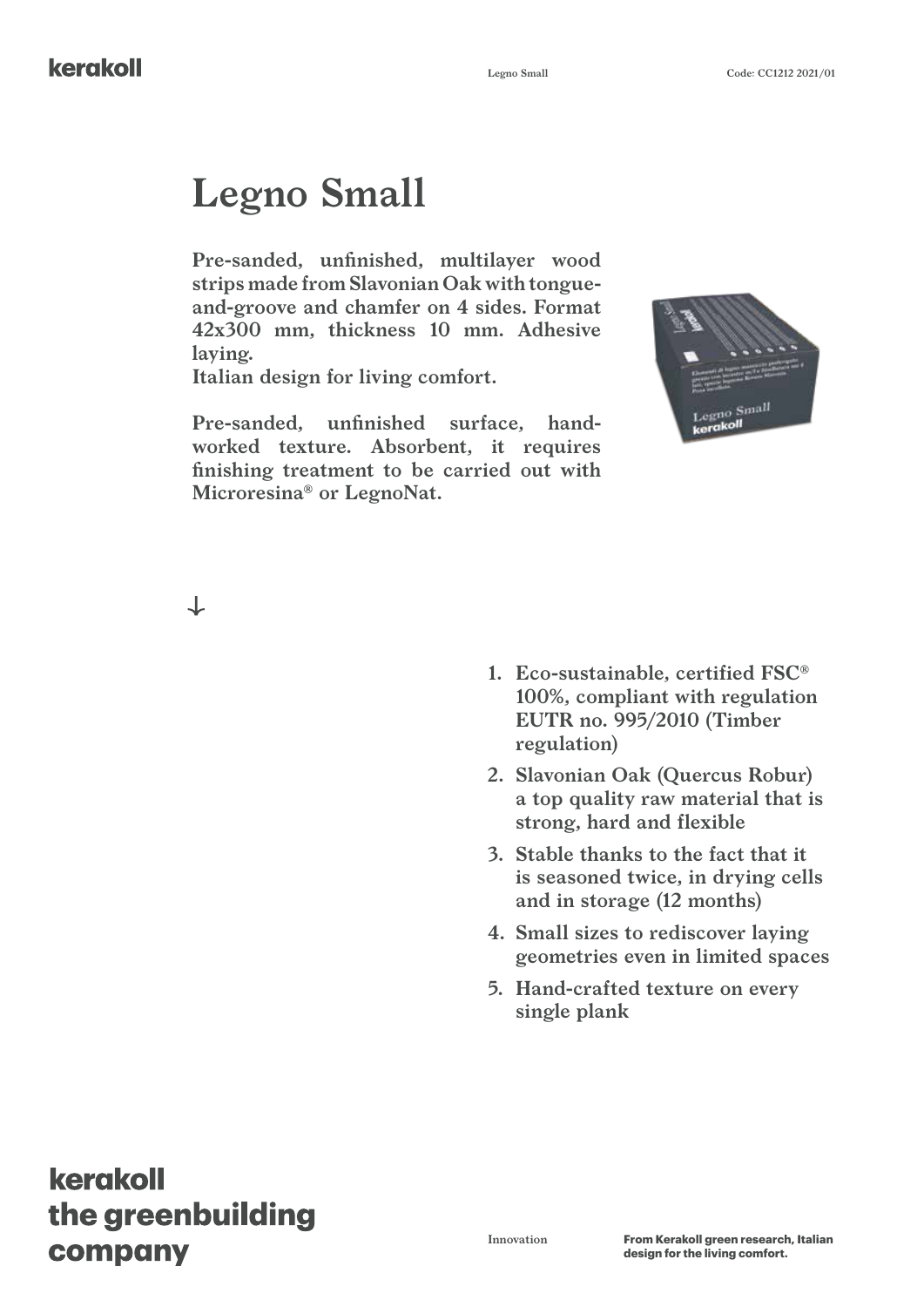#### **Characteristics**

| <b>Nominal dimensions of elements</b> | <b>Mechanical properties</b> |  |
|---------------------------------------|------------------------------|--|
|---------------------------------------|------------------------------|--|

| fixed width            | $42 \text{ mm}$  | average Brinell hardness $\approx 30$ N/mm <sup>2</sup> |
|------------------------|------------------|---------------------------------------------------------|
| fixed length           | $300 \text{ mm}$ | durability: high                                        |
| <b>Total thickness</b> | $10 \text{ mm}$  | stability: medium/high                                  |
|                        |                  |                                                         |

Pack of  $65$  elements  $=$   $m<sup>2</sup>$  0.82 (of which  $50\%$ ) **right hand elements and 50% left hand elements)**  weight  $\approx 6.9 \text{ kg/m}^2$ 

#### **Structure**

**Slavonian Oak timber type (Quercus Robur, broad leaved) throughout, for an extremely hard wearing floor, top quality natural raw material, grown in the European continental area. Single strip visible surface, underside grooved to encourage fixing to the adhesive. The joints are integrated and formed on all four sides, 2 tongue and 2 groove both on right hand and on left hand elements; all the edges have a chamfer 0.3 mm in width with an angle of 45°.**

**Texture and finish**

**The visible side of individual elements is pre-sanded unfinished wood textured with handcrafted surface brushing and sawing. Absorbent, it requires final finishing treatment to be carried out after laying, using a cycle such as Microresina® (10 colours of the Warm Collection) or LegnoNat (natural finish WR00). Assessment of any differences, such as the levelling of elements or differences/absences of machining on certain individual elements, is to be considered an essential characteristic of handcrafted solid wood products with their genuine imperfections.** 

| <b>Mechanical properties</b>                            |  |
|---------------------------------------------------------|--|
| average Brinell hardness $\approx 30$ N/mm <sup>2</sup> |  |
| durability: high                                        |  |
| stability: medium/high                                  |  |

**Bear in mind that the surface finishing might occasionally result in splinters and chips in the wood that would be felt when walking barefoot and when passing a cleaning cloth during maintenance.**

**Appearance class**

**Light yellow-brown colour, wide grain, straight, medium-large fibres with clearly defined growth rings and medulla lines. Mixed lined and flamed veining with variegations in colour that ensure the floor will have a generally natural and material appearance. Presence of knots with a maximum diameter of ≈ 10 mm on 15% of the total surface of the batch; presence of bird's eye holes, natural signs typical of the type of timber, and of small areas of brighter veining known as "ray flecks" which indicate quality and are formed when the trunk is cut radially. Presence of healthy sapwood on 15% of the total surface of the batch. The characteristics of this selection comply with the requirements of appearance class "Δ" as indicated by standard UNI EN 13226. Kerakoll philosophy supports and safeguards the environment by reducing the use of natural resources and recovering materials from forestry estates that are managed in an ethical and legal manner.**

## **Areas of application**

**Intended use:**

**Flooring and paneling suitable for any type of indoor environment, in domestic and commercial applications with medium foot traffic. Also suitable for bathrooms, with the exception of the shower area. Suitable for laying on heated floors, subject to the requirements indicated in the section on substrates, the design indications provided by the heating technician and those provided by the company installing the system.**

#### **Do not use**

**Outside or on substrates that are subject to rising damp; on substrates with a residual moisture higher than the one prescribed; on substrates in direct, continuous contact with water, on fresh, uncured, non-cohesive, excessively rough and/or absorbent, cracked, fragile and deformable, dirty, powdery substrates; on textiles or resilient substrates.**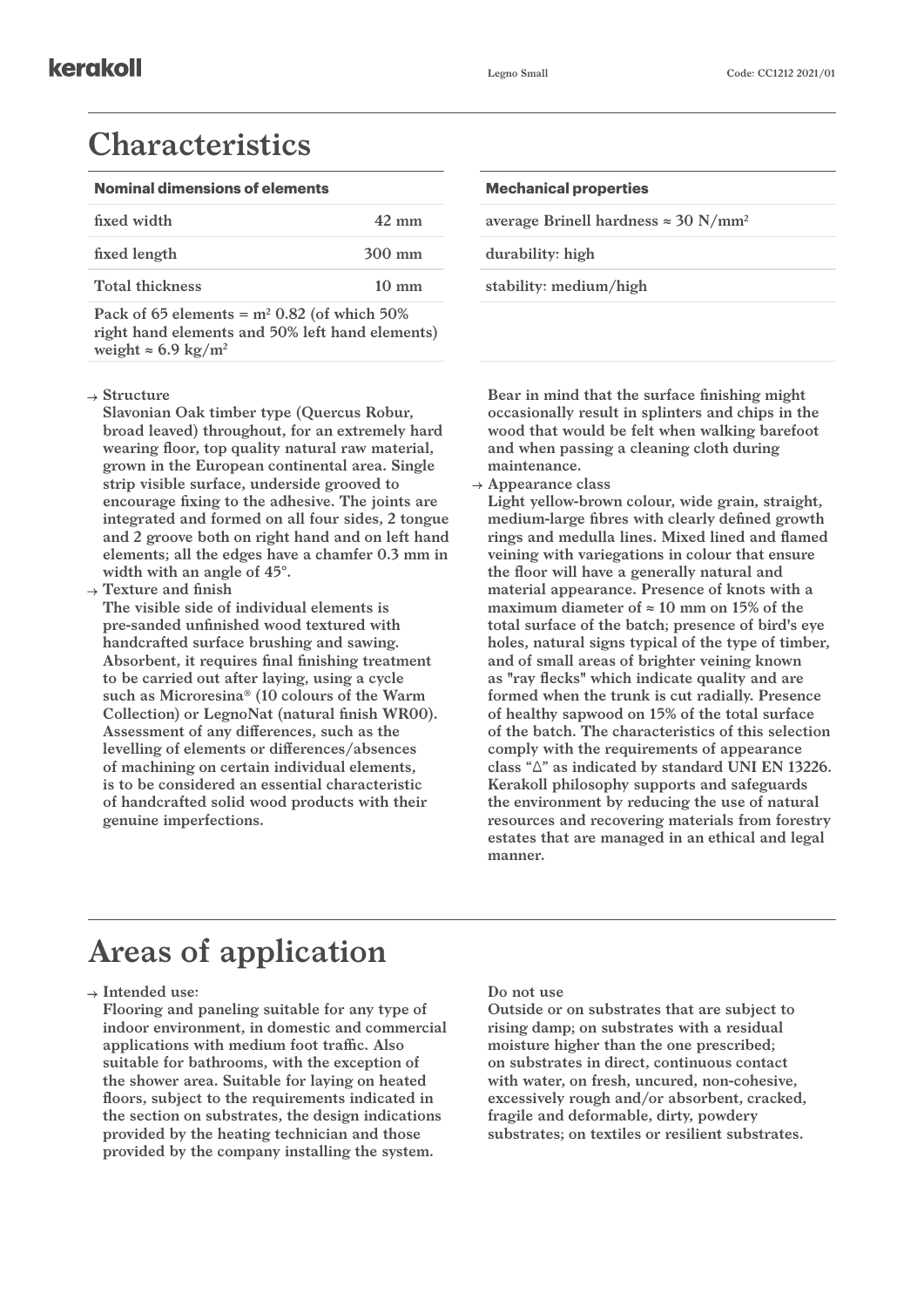#### **Instructions for use**

**Substrates**

**The substrate on which the hardwood floor is to be fitted must guarantee the best possible adhesion for the wooden floor, and must be at the correct level, cured, solid, even, not excessively rough and absorbent, and with an adequate surface strength and resistance. The substrate must also be dimensionally stable, nondeformable, dry, free from rising damp, without cracks, clean and free from detaching substances and dust. In general, cement-based screeds, or those based on special binders and calcium sulphate, must guarantee the performance levels and properties indicated in standard UNI 11371. A vapour screen or barrier must be inserted before the substrate at design and construction phase to prevent transfer of residual water vapour and moisture from the underlying layers. Before laying the floor, use a calcium carbide hygrometer in the manner set down by standard UNI 10329 to check that the residual damp level falls within the maximum limits foreseen for the specific types of substrate and thicknesses:**

| substrate type                                  | maximum residual<br>moisture value |  |
|-------------------------------------------------|------------------------------------|--|
| cement-based screed,<br>maximum thickness 80 mm | $< 2.0\%$                          |  |
| cement-based screed with<br>under-floor heating | $< 1.7\%$                          |  |
| anhydrite screed, maximum<br>thickness 50 mm    | $< 0.5\%$                          |  |
| anhydrite screed with<br>under-floor heating    | $< 0.2\%$                          |  |

**Legno Small can also be laid on screeds made using Keracem® Eco, Keracem® Eco Pronto, Keracem® Eco Prontoplus or on synthetic substrates obtained by mixing EP21 with Quarzo 5.12.**

**When laying on timber based panels (regulation plywood or composite wood panels, except for chipboard) check that the moisture is compatible with that of the wooden flooring to be laid and that the panels are properly fastened to the substrate using mechanical fixing elements. Do not lay directly on existing textile layers (carpet) or resilient layers (PVC, linoleum, etc...); this type of flooring must be removed completely, also making sure that any residual traces of old adhesives are removed by sanding. Make sure that the hydraulic system seal test has already been carried out. In substrates containing an underfloor heating system, check that the pipes are covered by at least 30 mm of support materials and ensure that the initial start-up cycle has been carried out as foreseen by UNI EN 1264-4; a double polyethylene** 

**barrier, of suitable thickness according to UNI 11371, must be installed under the radiating panels.**

- **Preparation of substrates**
- **Non-cohesive, fragile and powdery substrates must be treated with EP21 according to the indications provided on the product technical data sheet. In the presence of high residual moisture (MC max 5% CM – RH max 90%) use EP21 as a waterproofing agent, making sure that the last coat is saturated with Quarzo 5.12. Self-levelling anhydrite and cement-based screeds must first be sanded as indicated by the manufacturer, cleaned and then treated with EP21 according to the indications provided on the product technical data sheet. Expansion/construction/fractioning joints must be opened with an angle grinder. The edges of the joints must be impregnated with EP21 and immediately closed with EP21 mixed with Quarzo 5.12 according the instructions detailed in the related technical data sheet. On pre-existing substrates such as marble, granite, tiles or the like, first check that they are solid and anchored to the substrate; then perform in-depth cleaning, mechanical abrasion of the surface with a diamond disk, and finally apply the adhesion promoter Keragrip Eco Pulep; in the event of high residual moisture (MC max 5% CM – RH max 90%) apply 3CW. To regulate uneven substrates, and to make adjustments (minimum thickness ≥ 3 mm with UNI 11371), use Wallzero®, Keralevel® Eco Ultra, Keratech® Eco R30, Keratech® Eco Flex, Floorzero® or a synthetic mortar obtained by mixing EP21 with Quarzo 5.12. Any cracks must be repaired with Kerarep. Laying**

**Legno Small must be laid by professionals and must only be laid using the even, continuous method of gluing to the substrate indicated in standard UNI 11368. Use L34 adhesives for hardwood flooring, L34 Evolution Rapid, specifically, as this is suitable for laying and colouring in a short time period. Clean the substrate carefully and make sure that all the other operations foreseen on site have been completed and that the doors and windows have been fitted; no further operation that might involve damp must be carried out after the hardwood floor has been fitted (e.g. plastering and/or painting).**

**Check that the room temperature is between +15 °C and +25 °C with a relative air humidity of between 45% and 60%; outside these levels the adhesive materials might be subject to alterations in drying time; optimum reference values for solid wood flooring are a temperature of +18 – 20 °C and a relative air humidity of 55%.**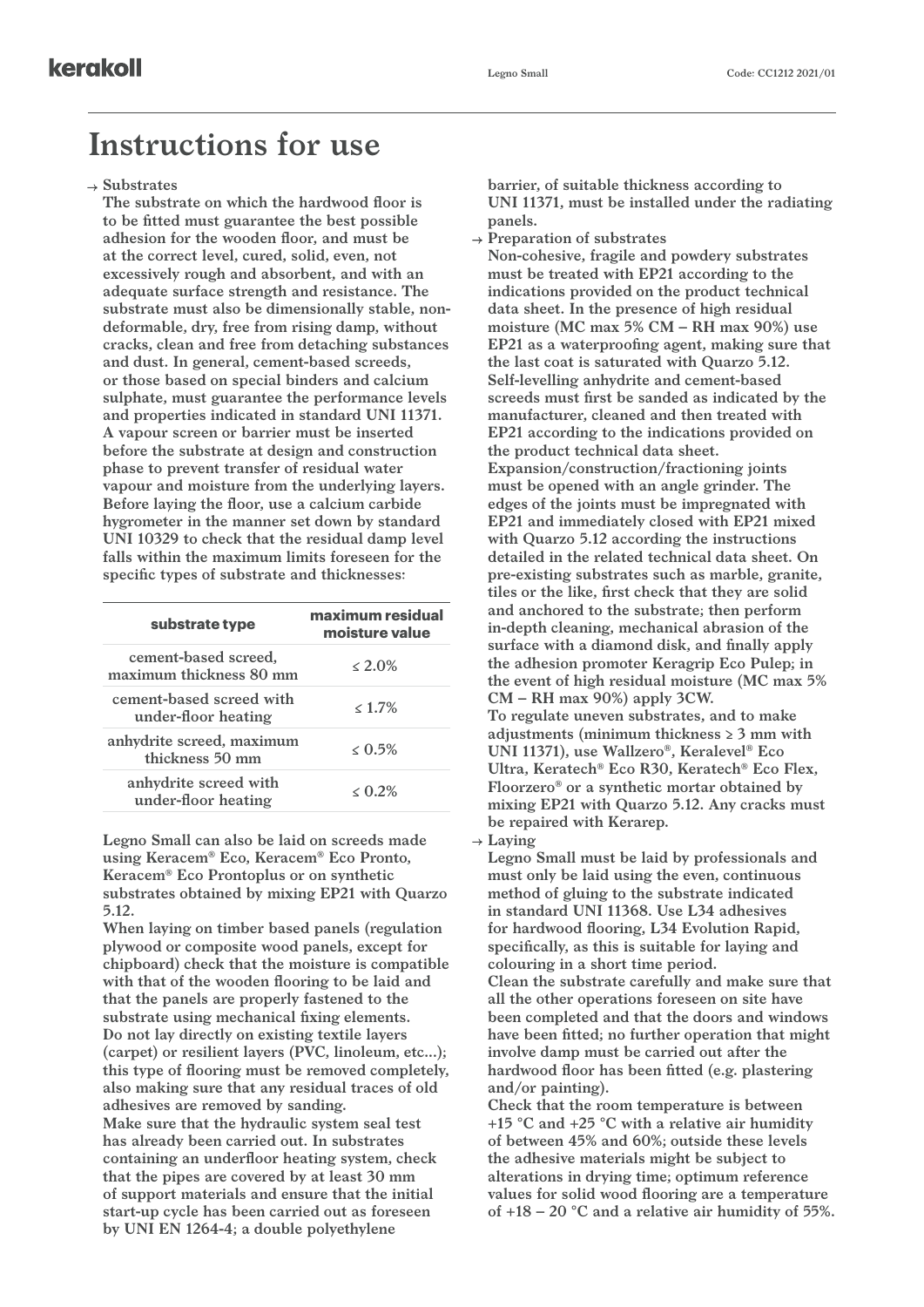#### **Instructions for use**

kerakoll

**In the presence of an underfloor heating system this must be turned off 3 days before laying, and in any case the surface temperature of the screed, at the time of laying, must not be less than +15 °C (UNI 11371).**

**Keep the hardwood floor in its packaging, covered, in a dry room, protected from the weather and not in direct contact with the ground; only open the boxes when the floor is to be laid, and only as the strips are required. When completing laying of the hardwood floor, always allow a percentage for offcuts and rejects, setting aside any elements considered for any reason unsuitable or not in compliance with the laying operation. During installation, the applicator must select, distribute and mix the material in an optimum manner, to guarantee the best possible aesthetic performance according to the laying chart required.**

**Lay the adhesive evenly on the substrate using a suitable toothed spreader (such as no. 4) slotting the individual pieces of floor together and pressing adequately to guarantee complete and even contact with the adhesive; if necessary tap the elements using tools coated with materials that will not damage the hardwood floor. Ensure that no adhesive rises to the surface and avoid accidental contact with the joints, removing any excess immediately with alcohol (not to be used when laying is to be followed by the LegnoNat cycle); eliminate any hardened excess mechanically with a metal brush, taking care not to damage the surface.**

**Always leave a dilation gap around the edges of the individual rooms, to allow for natural movement of the wooden flooring; cover the gap with the Invisibile skirting board. This procedure also applies when fitting wooden flooring adjacent to other floors and/or rigid surfaces (for example doors and windows) in this case the dilation gap must be covered using joint cover elements and/or connecting lintels. Always respect structural joints formed in the substrate and repeat them on the laying surface; these joints are specifically inserted in the design to compensate for movements in the structures themselves. Should any defects be found during the** 

**application phase the layer must suspend installation and inform Kerakoll Spa immediately.**

**When laying has been completed, remove any dust and solid dirt using a vacuum cleaner with a soft bristle brush suitable for hardwood floor; if necessary, protect the floor with clean sheets and/or cardboard (do not cover with plastic sheeting).**

**Before proceeding with the cycle Microresina® or LegnoNat ensure that the hardwood floor is adjusted to its final position.**

**Disposal**

**When laying has been completed, do not discard any product; all packing materials, waste materials and discarded and/or unused materials must be handed over to public waste disposal systems in compliance with current regulations in force.**

### **Laying layout designs**











**Staggered Diagonal staggered Herringbone Diagonal herringbone**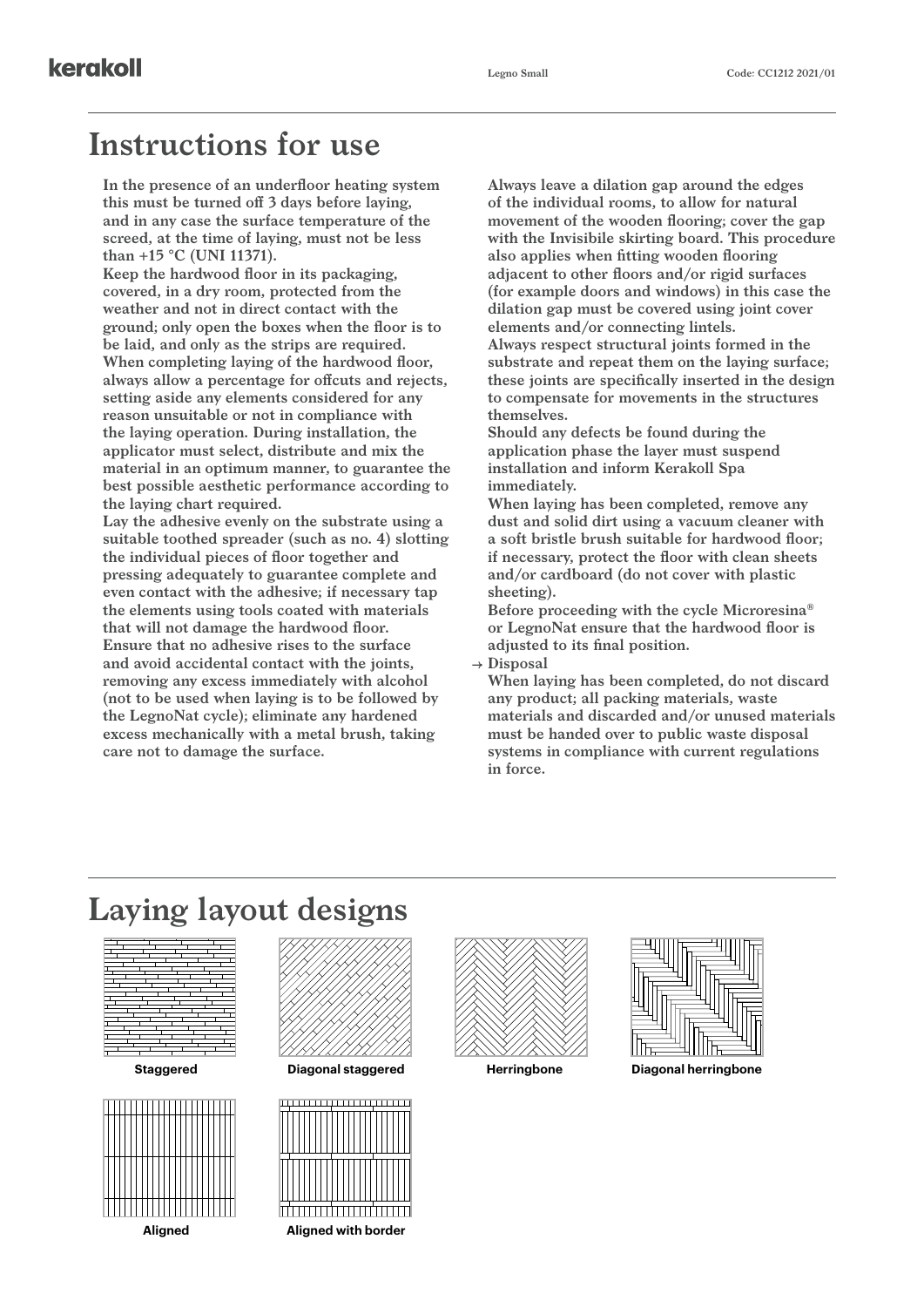## **Certificates and marks**



\* Emission dans l'air intérieur Information sur le niveau d'émission de substances volatiles dans l'air intérieur, présentant un risque de toxicité par inhalation, sur une échelle de classe allant de A+ (très faibles émiss

Ñ٦

## **Working conditions**

- **Wood is a living material, and because of its nature is subject to changes caused by external factors such as sunlight, damp, surrounding temperature and daily use; the phenomena described below are not to be considered as faults, but as natural behaviour intrinsic to the type of material.**
- **The colour of unfinished hardwood floor or hardwood floor with transparent finishing changes based on how it is exposed to air and light, causing a darkening of the natural colour over time. This phenomenon can be avoided by fitting the windows with U.V. filter film or curtains.**
- $\rightarrow$  As this is wood the surface of which is subjected **to polishing, sawing and shaving operations, any slight differences (e.g. in level between elements, differences or absence of machining on certain individual strips) should not be seen as a fault, but merely as a sign of value and an essential feature of craftsmanship and the genuine imperfections it entails; these machining operations might cause slight differences in surface level that would be perceived when walking barefoot, as well as occasional light splintering and/or chipping of the wood.**
- **Maintain the ambient climate at a temperature ranging between +15 °C and +25 °C and with relative air humidity ranging between 45% and**

**60%; such thermal and humidity conditions shall be maintained over time to ensure that the hardwood floor characteristics at the time of installation remain unchanged, through the use of suitable humidification or dehumidification systems.**

- **Maintain the working temperature of the underfloor heating system so that the surface temperature of the floor is lower than +27 °C.**
- **The type of wood used is sufficiently hard to guarantee the performance required; however in spite of this, avoid impact or falling objects as well as the concentration of loads on small areas (e.g. ladders, stiletto heels, stones stuck in the soles of shoes, passage of pets, etc.).**
- **Protect the feet of chairs, sofas and armchairs using suitable felt pads. Provide suitable clean door mats at the entrance to rooms with wooden floors, upon which to clean your shoes.**
- **Falling sparks or the propagation of flames will cause burns on the floor.**
- **The time between cleaning and maintenance operations, both ordinary and extraordinary, on Legno Kerakoll wood finished with Microresina®, LegnoNat or other finishes of the Kerakoll line will depend on the intensity and manner in which the finished floor is used; for more information refer to the related technical data sheets.**

## **Special notes**

- **Use Kerakoll substrate preparation coats, consolidating/waterproofing agents and adhesives as indicated in the respective product technical sheets.**
- **The photographic images in the catalogue and on the website, as well as the colours shown**

**in the samples are to be considered purely indicative.**

- **Use material from a single production batch for each project.**
- **Materials from different batches may have sligth colour and sheen variations.**

## **Abstract**

*Hardwood floors and/or wainscoting for internal applications such as Legno Small by Kerakoll Spa, in single strip solid wood elements measuring 42x300x10 mm made from Slavonian Oak (Quercus Robur) with integrated tongue-and-groove made on 4 sides of every single element, 50% of the elements with the tongue on the long right-hand side, and 50% on the long left-hand side, for carrying out Italian herringbone laying.*

*Elements have all their side edges marked by a 0.3 mm deep, 45° angle chamfer, a pre-sanded, unfinished exposed surface complying with aesthetic class "Δ" according to UNI EN 13226 standard, and surface textured with handcrafted brushing and sawing operations.*